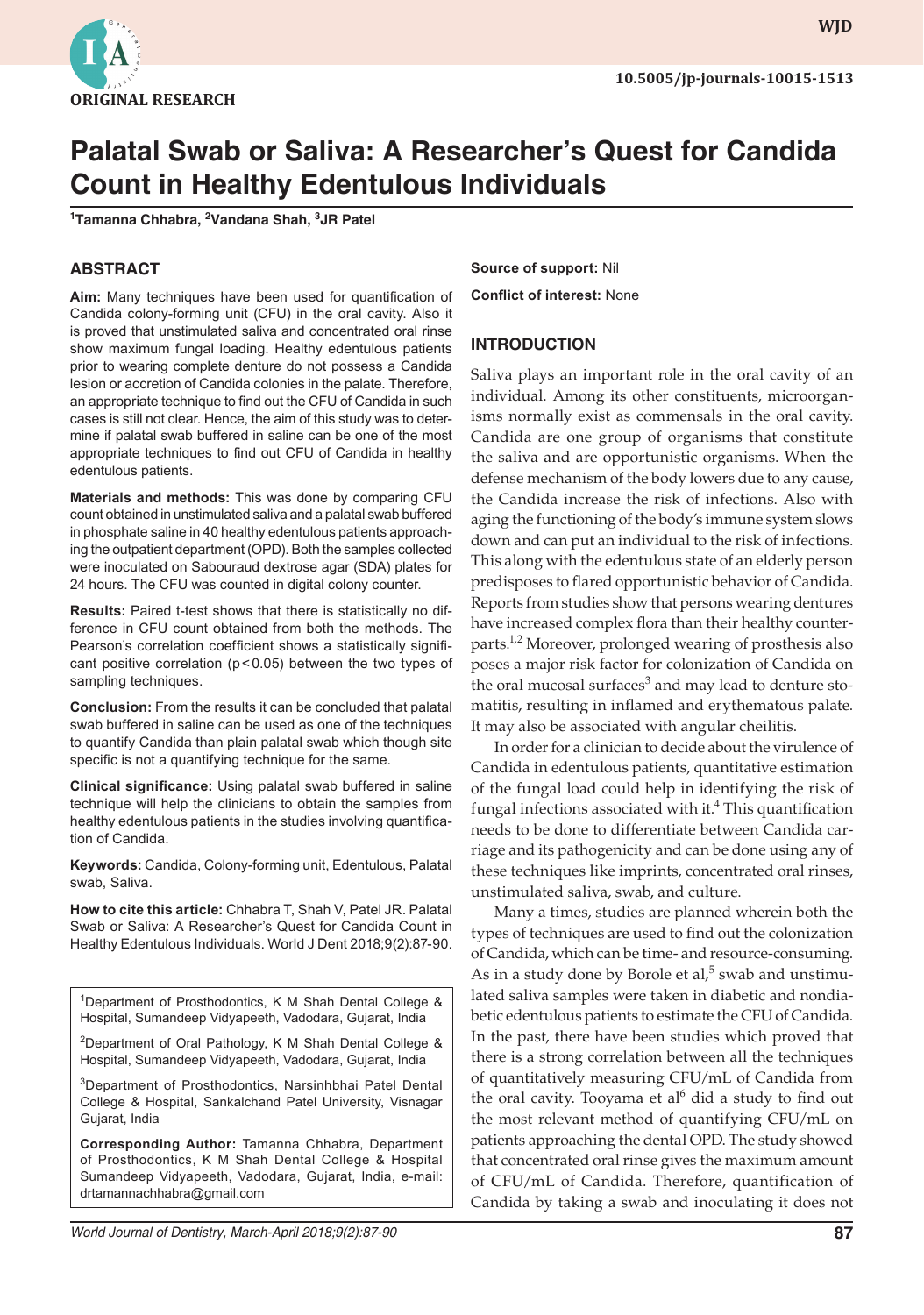assure the quantity of Candida intraorally. But if the swab is buffered in saline, then it becomes a quantifiable liquid and can be compared with the same amount of oral rinse and unstimulated saliva. There are no studies where the palatal swab buffered with saline is compared for CFU/mL of Candida with unstimulated saliva. Also, there are no studies done on healthy edentulous patients who are Candida carriers and not suffering from any chronic illness. Healthy edentulous patients may not have a lesion or accretion of Candida colonies in the palate. Appropriate sampling technique used to collect data can be utilized as baseline for further comparative researches involving quantification of Candida. Therefore, the aim was to determine if palatal swab buffered in saline can be one of the most appropriate techniques in healthy edentulous patients which is site specific as well as gives the exact CFU/mL of Candida in the oral cavity of healthy edentulous patients. This was done by checking if there is any relation between the quantity of Candida CFU/mL count in unstimulated saliva and a palatal swab buffered in phosphate saline in a healthy edentulous patient.

#### **MATERIALS AND METHODS**

A total of 40 completely edentulous patients attending the OPD of the Department of Prosthodontics were enrolled in the study. After explaining the significance and purpose of the study, a written informed consent was obtained from each participant. A sterile cotton swab was used to obtain the sample from the palatal mucosa, by scrapping for 10 seconds. The sample was diluted in phosphate buffered saline and 20 μL was inoculated on SDA plates with 100 mg chloramphenicol/L (brand). After incubation for 24 to 48 hours, colonies were observed and counted using a colony counter, determining the number of CFU/mL.<sup>7</sup>

For the second method, participants were asked to rinse their oral cavity with water, and 2 mL of unstimulated whole saliva was allowed to drool in a disposable sterilize plastic container; 20 μL was pipetted out of the container and inoculated on the SDA plates with 100 mg chloramphenicol/L. After incubation for 24 to 48 hours, colonies were counted, and the number of CFU/mL was determined.<sup>8,9</sup>



**Fig. 1:** Colony-forming units in swab and saliva

**Table 1:** Mean and standard deviation for CFU in swab and CFU in saliva

|                          | Mean       | n |          | Std. deviation Std. error mean |
|--------------------------|------------|---|----------|--------------------------------|
| CFU in swab              | 73.1000 40 |   | 58.89269 | 9.31175                        |
| CFU in saliva 58,8500 40 |            |   | 39.52185 | 6.24895                        |

Statistical analysis was done using Pearson correlation coefficient to find out the relation between the two different quantification techniques used for counting CFU/mL of Candida. Also paired t-test was used on the data obtained from the patients.

## **RESULTS**

The study compared the relation between CFU/mL of Candida in palatal swab buffered in phosphate saline and unstimulated saliva in healthy edentulous patients. Figure 1 shows the comparison between CFU/mL in unstimulated saliva and palatal swab on either half of the plates. Mean and standard deviation for CFU/mL in swab is 73.00 and mean CFU/mL in saliva is 58.8 (Table 1).

Paired t-test is shown in Table 2, which shows that the mean CFU/mL in swab is more than in saliva with a mean difference of  $14.25 \pm 50.63$  and the p-value is also >0.05, showing that there is no statistically significant difference between the CFU/mL counts in swab and saliva.

The Pearson's correlation coefficient was applied to the data recorded from both the types of sampling techniques.

| <b>Table 2:</b> Paired t-test for CFU in swab and CFU in saliva |  |  |
|-----------------------------------------------------------------|--|--|
|-----------------------------------------------------------------|--|--|

| Paired samples test                  |                                               |                    |                |                       |                                              |          |         |    |         |
|--------------------------------------|-----------------------------------------------|--------------------|----------------|-----------------------|----------------------------------------------|----------|---------|----|---------|
|                                      |                                               | Paired differences |                |                       |                                              |          |         |    |         |
|                                      |                                               |                    |                |                       | 95% confidence interval<br>of the difference |          |         |    |         |
|                                      |                                               | Mean               | Std. deviation | Std. error mean Lower |                                              | Upper    | t-value | df | p-value |
| Pair 1                               | CFU in swab $-$ CFU in $-$ 14.25000<br>saliva |                    | 50.63887       | 8.00671               | $-1.94510$                                   | 30.44510 | 1.780   | 39 | 0.083   |
| *p is significant at the level <0.05 |                                               |                    |                |                       |                                              |          |         |    |         |

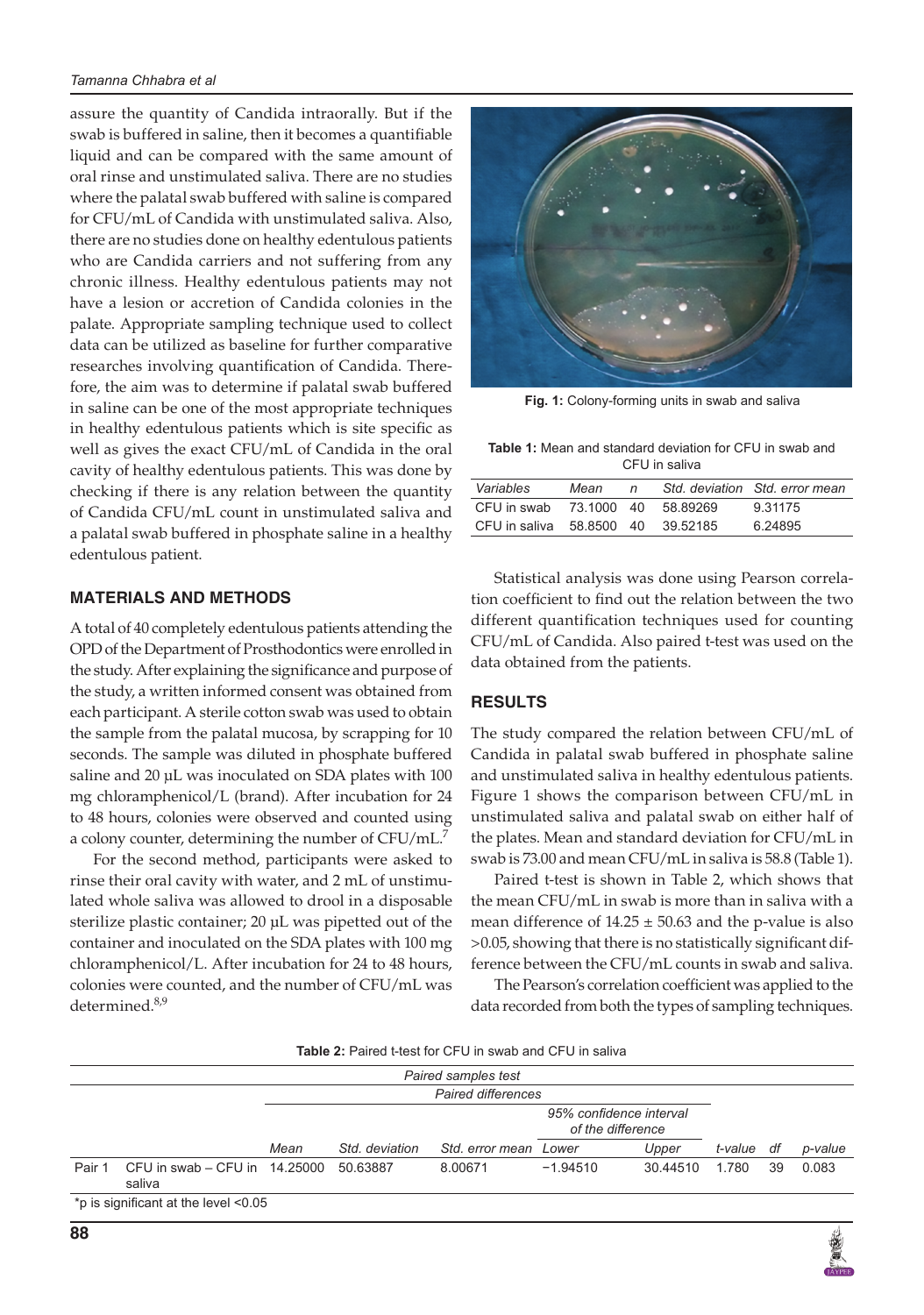| Table 3: Correlation between CFU in palatal swab and saliva |  |  |  |
|-------------------------------------------------------------|--|--|--|

|               |                     | CFU in   | CFU in   |
|---------------|---------------------|----------|----------|
|               |                     | swab     | saliva   |
| CFU in swab   | Pearson correlation | 1        | $0.530*$ |
|               | Sig. (2-tailed)     |          | 0.000    |
|               | n                   | 40       | 40       |
| CFU in saliva | Pearson correlation | $0.530*$ | 1        |
|               | Sig. (2-tailed)     | 0.000    |          |
|               | n                   | 40       | 40       |
|               |                     |          |          |

\*Correlation is significant at the 0.01 level (2-tailed)

Table 3 shows the mean and standard deviation for the groups of samples of CFU/mL counted in palatal swab and unstimulated saliva. The result of the study shows a statistically significant positive correlation (p<0.05) between the two types of sampling techniques. The Pearson correlation is 0.530, which is in the category of moderate correlation and this is significant as p-value is 0.000.

## **DISCUSSION**

Evaluation of amount of Candida in edentulous patients is one of the commonest techniques used in several studies done on edentulous patients. There are several sample collecting techniques described and used variedly by different researchers. Various techniques used for counting CFUs of Candida are by taking palatal swab, imprint culture, unstimulated saliva, and concentrated oral rinse. Each technique has its advantages and disadvantages and there is no clear information as to which is the superior technique to count the CFU of Candida intraorally, especially in a healthy edentulous patient since most of the studies are carried out on patients suffering from oral candidiasis.<sup>10</sup>

A study conducted in 2015 has shown that maximum fungal loading is in concentrated oral rinse.<sup>11,12</sup> But in an edentulous patients, there is a need to be localized to palatal mucosa as the palatal swab collected can be compared with the swab collected in future after wearing the denture. It may serve as the baseline for further research on denture stomatitis which is seen after the development of the disease. Therefore, this study was planned to assess whether the palatal swab buffered in saline can be used as a technique for quantification of Candida in healthy edentulous patients. A study also shows Candida has capacity to adhere to oral epithelial cells and denture which is in contact with denture surface.<sup>13,14</sup>

Concentrated oral rinse is considered superior for quantification but involves centrifuging the oral rinse. $^{10}$ Unstimulated saliva is equally sensitive but not site-specific. Swab is a relatively simple but may not be a standardized technique and is usually used to just confirm the presence of Candida and is not a complete quantification technique. Therefore palatal swab alone is not recommended as standard technique for quantifying CFU/mL of Candida.

Many studies have used either one of the techniques to count the fungal loading, which may not be the most appropriate for the patients on whom the CFU/mL of Candida is being obtained. Few studies have used both techniques simultaneously which is time- and resourceconsuming. Therefore, this study was planned to ascertain the appropriate technique for quantifying CFU/mL of Candida in healthy edentulous patients by relating the two sampling techniques. In order to standardize both the techniques as liquid quantification, palatal swab was buffered in 20 μL of phosphate saline once. Then the similar quantity of saline as well as unstimulated saliva was inoculated on SDA for 24 to 48 hours.

The results of this study show a positive relation between both the techniques, although the relation is moderate. This may be due to converting a simple swab to a measurable liquid by buffering in phosphate saline. The result shows a statistically significant positive correlation ( $p < 0.05$ ) between the two types of sampling techniques.

The result of this study is in accordance with the other studies. A study conducted by Kimori et al<sup>11</sup> showed that swab and unstimulated saliva give similar amount of Candida but less when compared with concentrated oral rinse. Alazzawi et al<sup>8</sup> also proved the same in their study.

The study was carried out on healthy edentulous patients. Healthy edentulous patients were chosen in order to establish the baseline data with appropriate technique before any interference of dentures, and change in microflora is seen in the oral cavity. Then the study can be carried out further with either technique after the wearing of the dentures.

Paired t-test shows that there is no statistically significant difference between the two sampling techniques  $(p>0.05)$ . Therefore, either of the techniques can be used interchangeably. Though palatal swab showed more amount of CFU/mL than unstimulated saliva, it could be due to adherence of Candida to the palate.

Studies have utilized this technique of buffering swab in phosphate saline, but no comparison between the data in healthy edentulous patients has been made. Physical impaction of swab also destroys the viable Candida count and disrupts the agar plate.<sup>15</sup> Buffering the swab sample in saline makes the entry of all the cells into liquid smooth and it becomes easy to count the number of cells in such a sample. Direct inoculation of swab onto the SDA plate will retain a few cells in the swab. Also quantification of cells in certain amount of liquid is comparatively accurate, it also is nontoxic to the viable cells.

Limitation of the study is that this was the only relative study of comparison between the two techniques. Further studies can be planned where palatal swab buffered in saline can be compared with concentrated oral